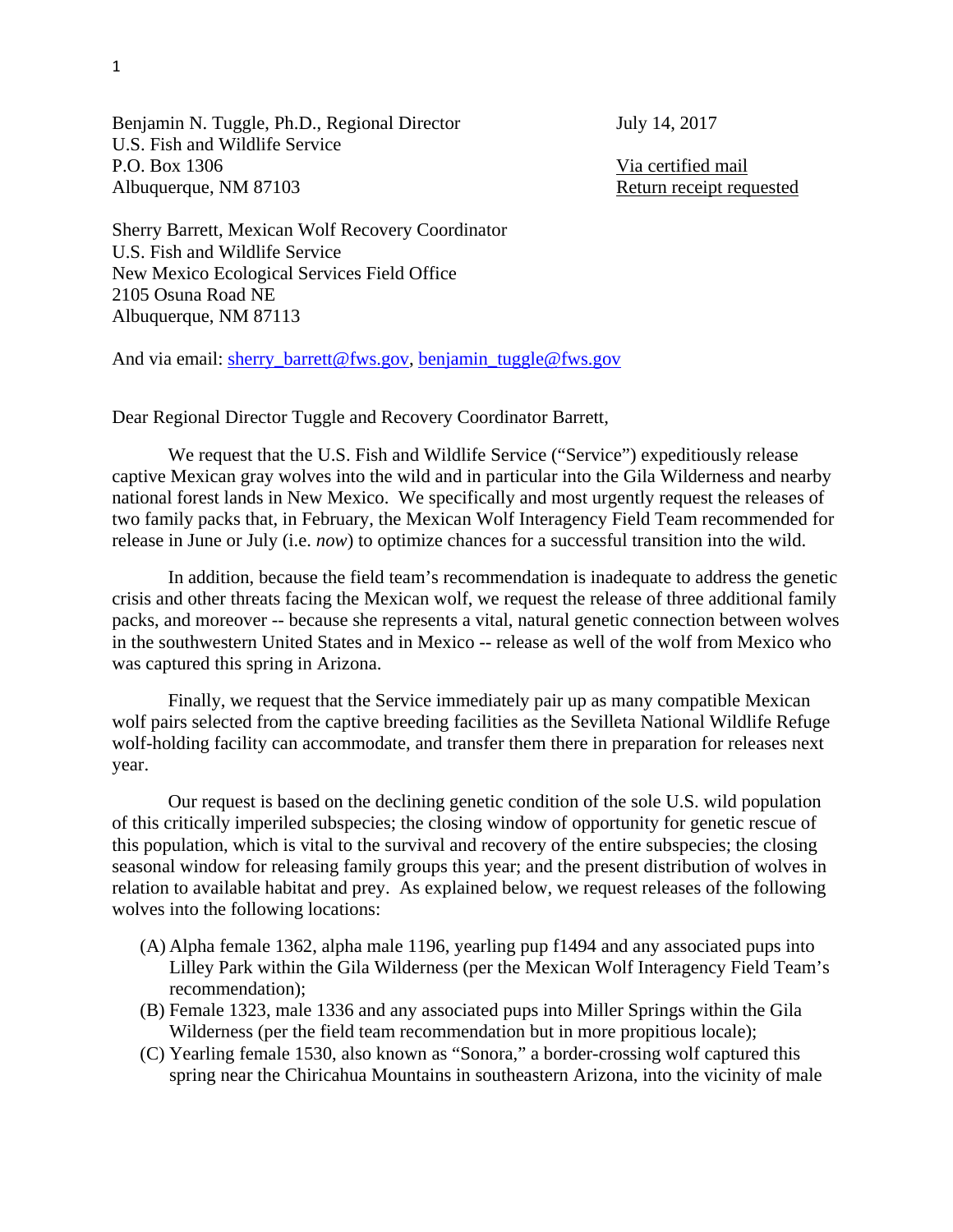1569, apparently single, who has dispersed northeast of the established population to the San Mateo, Magdalena, Gallinas and Bear mountain ranges in the Cibola National Forest.

(D) An additional three male/female pairs (preferably with pups), to be selected in cooperation with biologists at the captive-breeding facilities participating in the Mexican Wolf Species Survival Plan, into (in the Gila National Forest) (1) Half Moon Park within the Gila Wilderness and (2) Meason Flat between the Gila and Aldo Leopold Wildernesses; and (3) San Mateo Canyon in the Apache Kid Wilderness (in the Cibola National Forest).

 In support, we show below that the pace of wolf releases is inadequate to address the genetic crisis and that releases of family packs into and near to the Gila Wilderness and Apache Kid Wilderness offer the best chances of diversifying the U.S. wild population's gene pool and also broadening the population's distribution, which would further reduce the risk of extirpation. We also explain that release of "Sonora" or f1530 into the U.S. would benefit the wild U.S. population and moreover that failing to do so would undermine a key component of the Service's own recovery strategy.

 But first, we urge you to act without further delay on two vital releases supported by the Mexican Wolf Interagency Field Team.

### **I. Timely Action Needed to Release Two Wolf Families as the Field Team Advised**

 In recommending the releases of two family packs into the wild this year, the Mexican Wolf Interagency Field Team advised for each: "The release would occur June – July. To the degree possible (dependent on pup age) the release should correspond with elk calving (~June 1) to facilitate natural hunting behavior."<sup>1</sup>

 Please do not delay any further. At the very least, it is incumbent on the Service to give the two packs that the field team identified and recommended for release, as optimum a chance as possible for survival in the wild. Accordingly, we ask that regardless of consideration of our other requests, the Service follow the field team's recommendations and expeditiously release the pack consisting of AF1362, AM1196, f1494 and the alpha pair's pups if they have any, and separately release the mated pair consisting of F1323, M1336 along with their pups if any were born.

### **II. The Pace of Wolf Releases Is Inadequate to Address the Genetic Crisis**

 Just five months ago, the Mexican Wolf Interagency Field Team proposed "crossfostering" captive-born wolf pups into as many as five wolf dens in the wild (and did not suggest any removals of pups to accompany the releases).<sup>2</sup> But, with the temporal window for crossfostering neonatal pups now closed –– and with just four captive-born pups implanted into two

<sup>&</sup>lt;sup>1</sup> Mexican Wolf Experimental Population Area Initial Release and Translocation Proposal for 2017, Feb. 2, 2017, pp. 6, 7.<br><sup>2</sup> Ibid, p. 5.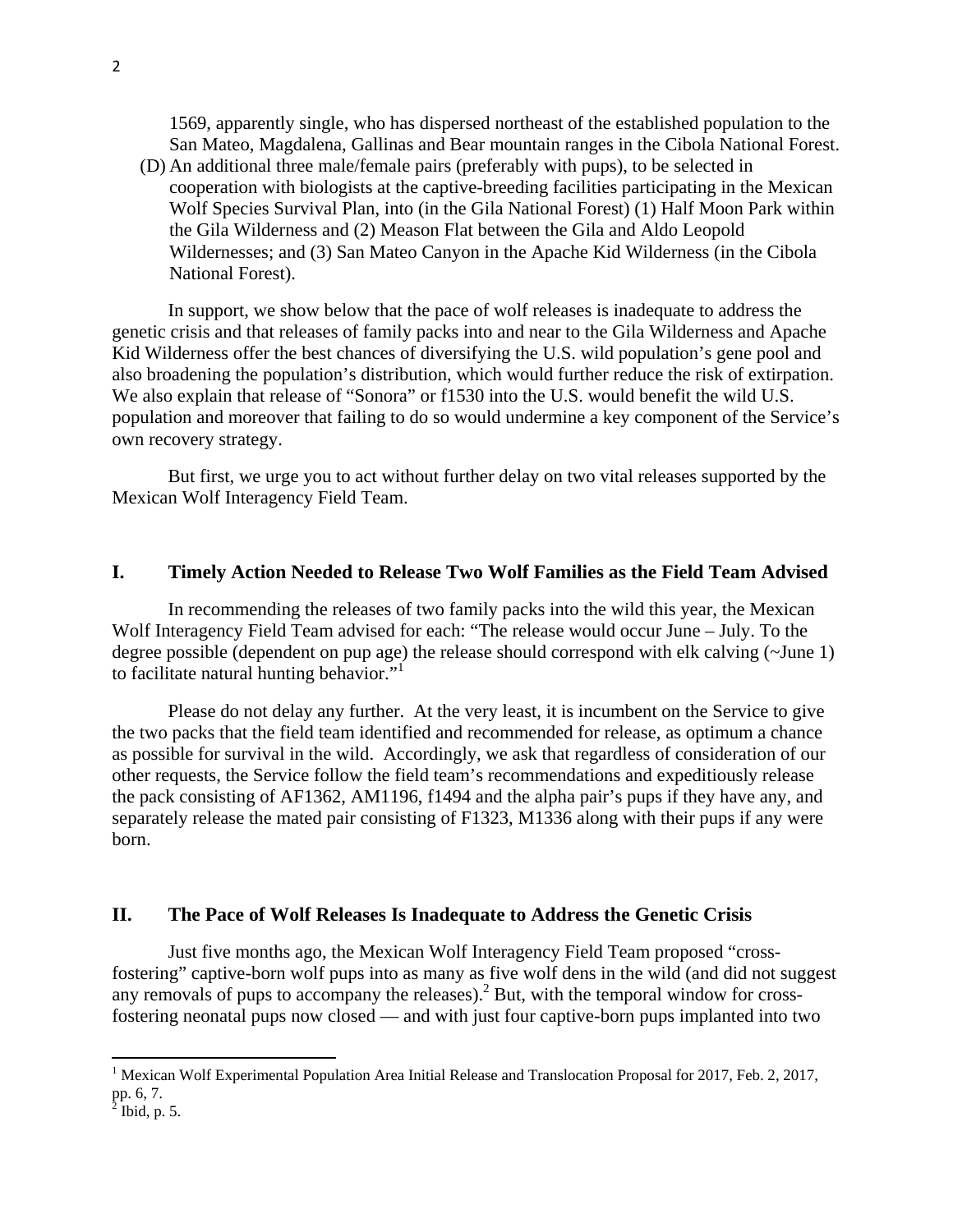dens, and four wild-born pups removed from those dens and placed in captivity –– it is evident that (once again) the Service is releasing fewer wolves than experts and the agency's own staff advise.

 As noted above, the field team also proposed the release of two family packs from captivity which, in contrast to experimental cross-fostering, is the tried-and-true method for successful releases. Scientists and conservationists have long called for far more releases of family groups (and for caution in relying solely on cross-fostering). Releasing five packs into the wild this summer would be an appropriate first-step in mitigating some of the genetic damage to the population that the Service inflicted from many years of trapping and shooting geneticallyvaluable wolves and from the slow and episodic pace of wolf releases to date.

 In addition to releasing the two packs that the field team proposed, and three additional packs that we believe are imperative, we request the expeditious release of a captured, yearling wolf, f1530, into the Cibola National Forest in New Mexico. This wolf, named "Sonora" in a contest in which children proffered names for her, migrated naturally from her release site in Mexico to the United States, just as wolves have done since time immemorial.

As shown in the Service's records, wolf releases have dwindled to rare events. $3$  The result of the years in which the Service refused to release wolves, along with frequent agency live-removals of genetically important wolves, agency wolf shootings, and possibly also agencyabetted illegal killings of wolves through providing radio-telemetry receivers to avowed enemies of the wolves, is ongoing inbreeding depression –– which may turn out to be the most consequential factor threatening the Mexican wolf with extinction.<sup>4</sup> In 2010, the Service identified inbreeding as one cause "hindering the growth and fitness of the Blue Range population," with the potential (along with other threats) of "putting the population in danger."<sup>5</sup> Nevertheless, from that point through now, seven-years later, the Service released a total of just fourteen new (i.e. captive-born) wolves to diversify the population; and only six of those (four pups released this year and two last year) are thought to be alive today in the wild. The high mortality and removal rate must be factored into the Service's determination of the number of captive-born wolf releases that are necessary to successfully infuse the wild population with new DNA, which is why the Service should release more wolves than originally proposed.

# **III. Release Family Packs In (and Near) the Gila and Apache Kid Wildernesses**

 We support the Interagency Field Team's proposal to release wolf packs in the Gila National Forest; albeit we believe that the team should release five, rather than two, such packs. Releases of bonded wolf pairs with pups and yearlings were successful in the first few years of the reintroduction program, and should be resumed. Our request for releases at Lilley Park, Miller Springs, Half Moon Park and Meason Flats reflects the fact that the Forest Service has already approved each of these areas for wolf releases; that they scored highly in the field team's

<sup>&</sup>lt;sup>3</sup> https://www.fws.gov/southwest/es/mexicanwolf/pdf/MW\_initial\_releases\_translocations\_web.pdf.

<sup>&</sup>lt;sup>4</sup> Fredrickson, R.J., P. Siminski, M. Wolf, and P.W. Hedrick. 2007. Genetic rescue and inbreeding depression in Mexican wolves. Proc. R. Soc. B: 274, 2365–2371.

<sup>&</sup>lt;sup>5</sup> U.S. Fish and Wildlife Service. 2010. Mexican Wolf Conservation Assessment, p. 11, http://www.fws.gov/southwest/es/mexicanwolf/pdf/Mexican\_Wolf\_Conservation\_Assessment.pdf.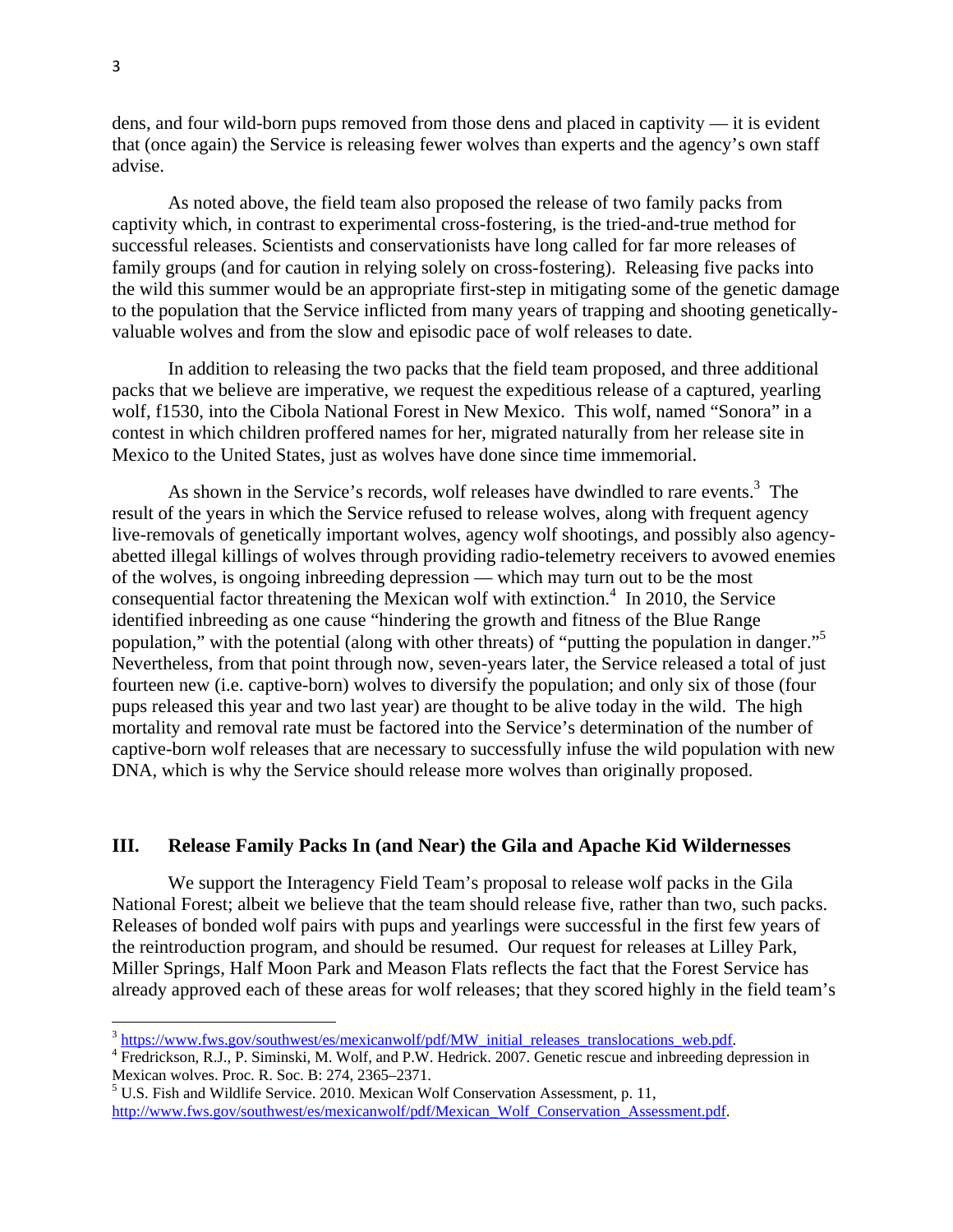standardized assessment of wolf-release sites;<sup>6</sup> that they currently support elk and deer but apparently no wolves; and that they are within the Gila Wilderness (the first three) or adjoining it (Meason Flats, between the Gila and Aldo Leopold Wildernesses). Similarly, San Mateo Canyon in its namesake mountain range in the Cibola National Forest (northeast of the Gila National Forest), and within the Apache Kid Wilderness, supports ample elk and deer. The San Mateo Mountains offer habitat with at least as many native prey animals and greater security for the wolves than the areas on the Mogollon Plateau in Arizona (northwest of the existing population), where the Service also has authority to release wolves.

 Releasing family groups of wolves in the Gila and Apache Kid Wildernesses will increase the distribution of Mexican wolves significantly while increasing distribution entirely within the dispersal range of the existing population, and thereby, increasing the population's overall resilience. In assessing the Mexican wolf population and its vulnerabilities, the Service has acknowledged that a "species with a small population, narrowly distributed, is less likely to persist (in other words it has a higher risk of extinction) than a species that is widely and abundantly distributed."<sup>7</sup>

 An example of how a small population and narrow distribution may increase the risk of Mexican wolf extinction can be discerned in the more frequent, high-intensity wildfires in the Southwest in recent years –– a consequence of human-caused global warming. At least one of these recent wildfires (the Wallow Fire) overran a wolf den, and another (the Whitewater-Baldy Fire) came close to overrunning two other dens. The fires typically burn in the spring shortly after wolves give birth and before pups are mobile. With fires now sometimes burning through hundreds of thousands of acres, it is easy to envision the possible loss of multiple litters in a single spring due to wildfire activity.

 Similar risks of loss from disease and parasites exist. In order to increase wolf distribution more quickly and lower extinction risk as fast as possible, family groups of wolves should be released in areas that do not support resident wolves -- ideally, within (and adjoining) the Gila and Apache Kid Wildernesses.

### **IV. Release 'Sonora,' an Intrepid Border-Crossing Wolf, in the U.S. Southwest**

 At the Service's direction, female wolf 1530 (named "Sonora" by school children), who was released last fall in Mexico, was captured on March 26, 2017 in southeastern Arizona near the Chiricahua Mountains. Sonora's removal and ongoing captivity precludes "adequate gene flow between populations to alleviate genetic threats," which the draft Mexican Wolf Recovery Plan describes as a condition for achieving "*representation* of the captive population's gene diversity in both [United States and Mexico] populations." The draft recovery plan aspires for releases of wolves from captivity, including through translocations of previously-caught wolves, to "serve as an effective tool during the recovery process to achieve appropriate

<sup>&</sup>lt;sup>6</sup> Half Moon Park and Lilley Park were respectively the number 1 and 2 ranked sites from among 32 evaluated, while Miller Springs and Meason Flat ranked, respectively, 8 and 11. Mexican Wolf Blue Range Reintroduction Project, Evaluation of Initial Release and Translocation Site Availability and Suitability, Oct. 4, 2009.

<sup>&</sup>lt;sup>7</sup> FEIS on revised Mexican wolf 10j rule (2014), chapter 1, p. 19.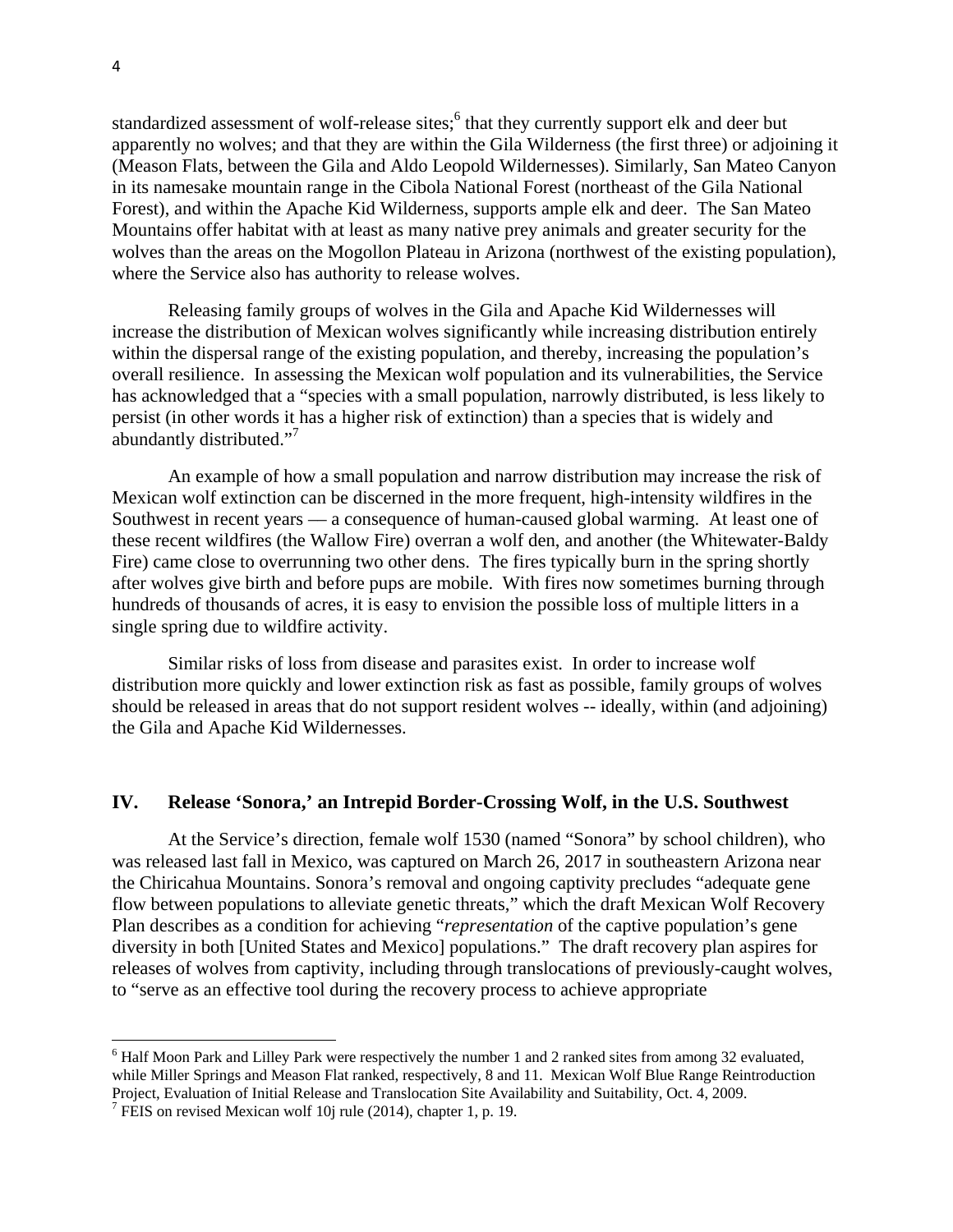*representation."*<sup>8</sup> Continuing to hold this wolf in captivity stymies the conditions on which the Service intends to rely to ensure recovery.

 Disappointingly, the Service has acquiesced to the dictates of state game agencies in developing a draft Mexican Wolf Recovery Plan that would limit wolf distribution to areas south of Interstate 40. Limiting wolf movements disregards the views of independent wolf biologists that areas north of I-40 are necessary to recover the Mexican wolf.  $\degree$  To justify this risky departure from expert consensus, the draft recovery plan assumes robust future growth in the wolf population that was reintroduced in Mexico beginning in 2011, and assumes that translocations will replace functional connectivity between wolves in Mexico and in the U.S. Southwest: "The strategy is to release wolves from captivity to the wild and translocate wolves between populations to ensure wild populations benefit from the gene diversity available in the captive population addresses the conservation principle of (genetic) *representation*."10

 We believe that wolves in Mexico should be connected to those in the U.S. through the natural movements of dispersing wolves to ensure genetic viability for a metapopulation, and that such functional connectivity should serve as one of the criteria for delisting. That would entail protecting wolves in such places as the "sky islands" region between the Sierra Madre and the Mogollon Plateau, even in the event of conflicts with livestock. However, the Service ordered Sonora's capture after she killed a single cow and in the vicinity of multiple, dead, nonwolf-killed cattle that may have drawn her to scavenge and may have precipitated the depredation. Future such lapses in animal husbandry and in disposal of ensuing carcasses, coupled with a propensity to make wolves the scapegoats in any conflict, threaten to permanently sever wolf connectivity between the U.S. and Mexico.

 Should the Service fail to release Sonora into the wild U.S. population, the agency would be undermining the already dubious prospect that recovery can be achieved through translocations instead of connectivity between wolves in the U.S. south of Interstate 40, and wolves in Mexico. A better, long-term approach would be to manage Mexican wolves to ensure connectivity and establish through reintroduction and natural migration new populations of Mexican wolves in the Grand Canyon and southern Rocky Mountain ecosystems, north of I-40. Wolf populations in those regions would potentially grow larger than the population in Mexico can, and would thereby produce more dispersers with a greater likelihood of getting through the Service-enabled gauntlet and successfully breeding with wolves in the (conceivably future) central, Mogollon Plateau population.<sup>11</sup>

 The reasons to free Sonora in the U.S. Southwest go beyond a prescription derived from a generalized model of recovery. Sonora's immediate ancestry differs from that of the Bluestem Pack in Arizona, whose descendants comprise almost the entire wild U.S. population of Mexican wolves. Consequently, Sonora could make a significant contribution to the ultimate survival and recovery of her subspecies if she is allowed to breed, raise pups and help diversify the inbred gene pool of the wild wolf population in the Southwest.

<sup>&</sup>lt;sup>8</sup> U.S. Fish and Wildlife Service. 2017. Draft Mexican Wolf Recovery Plan, First Revision, p. 24. Italics in original. <sup>9</sup> Carroll, C., R.J. Fredrickson and R.C. Lacy. 2014. Developing metapopulation connectivity criteria

from genetic and habitat data to recover the endangered Mexican wolf. Conservation Biology. 28:1, 76–86.

<sup>&</sup>lt;sup>10</sup> Draft recovery plan, p. 24. Italics in original; awkward phraseology in original.

 $11$  Carroll et al. 2014.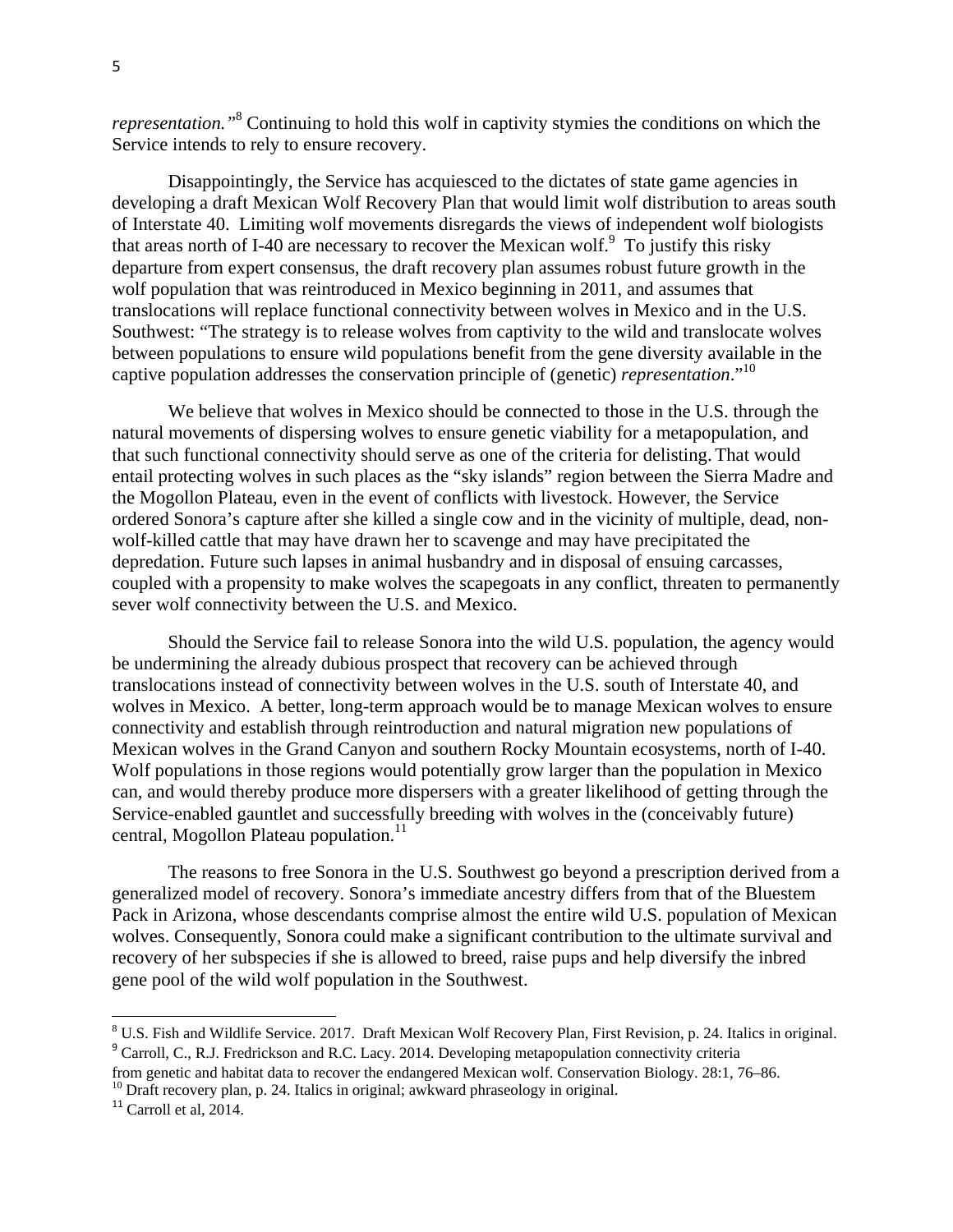The first step is to set Sonora free in a locale in which she might find a mate. We suggest her release near male wolf 1569, apparently single, who dispersed to the Cibola National Forest and has been traversing the San Mateo, Magdalena, Gallinas and Bear mountain ranges. As noted above in the context of releasing a family pack in the San Mateo Mountains, releasing Sonora in proximity to this wolf who is presently a geographic outlier to the population, could serve to broaden the distribution of the southwestern wolf population and thereby reduce one of the threats of extirpation that it faces.

 Regardless of where you release Sonora (f1530) in the U.S., you should do so soon enough for her to meet and pair-bond with a lone, male wolf well before winter's wolf-breeding season and early enough to get her paws back on the ground and her nose situated to her surroundings before the dangers of the autumn deer and elk hunting seasons are upon her. The sooner the Service releases this border-crossing female back into the wild, the more chance she will have of surviving, reproducing and disproportionately contributing to the persistence and eventual recovery of her kind.

## **V. Prepare Now for Additional Releases of Bonded Pairs in 2018**

 Finally, we request that the Service immediately pair up as many compatible Mexican wolf pairs selected from the captive breeding facilities as the Sevilleta National Wildlife Refuge pre-release pens, and the Wolf Haven International (in Washington State) pre-release pens, can accommodate, and transfer them to those locations in preparation for releases next year. Doing so this summer would free the Service from logistical limitations in 2018 and in particular ensure that there are sufficient family groups to utilize this most effective means of enhancing the population and its genetic makeup.

Thank you for your consideration.

Sincerely endorsed by,

Elisabeth Jennings, Executive Director Animal Protection of New Mexico *and* Animal Protection Voters Santa Fe, New Mexico

Michael J. Robinson, Conservation Advocate Center for Biological Diversity Silver City, New Mexico

Darlene Kobobel, President Colorado Wolf and Wildlife Center Divide, Colorado

Demis Foster, Executive Director Conservation Voters New Mexico Santa Fe, New Mexico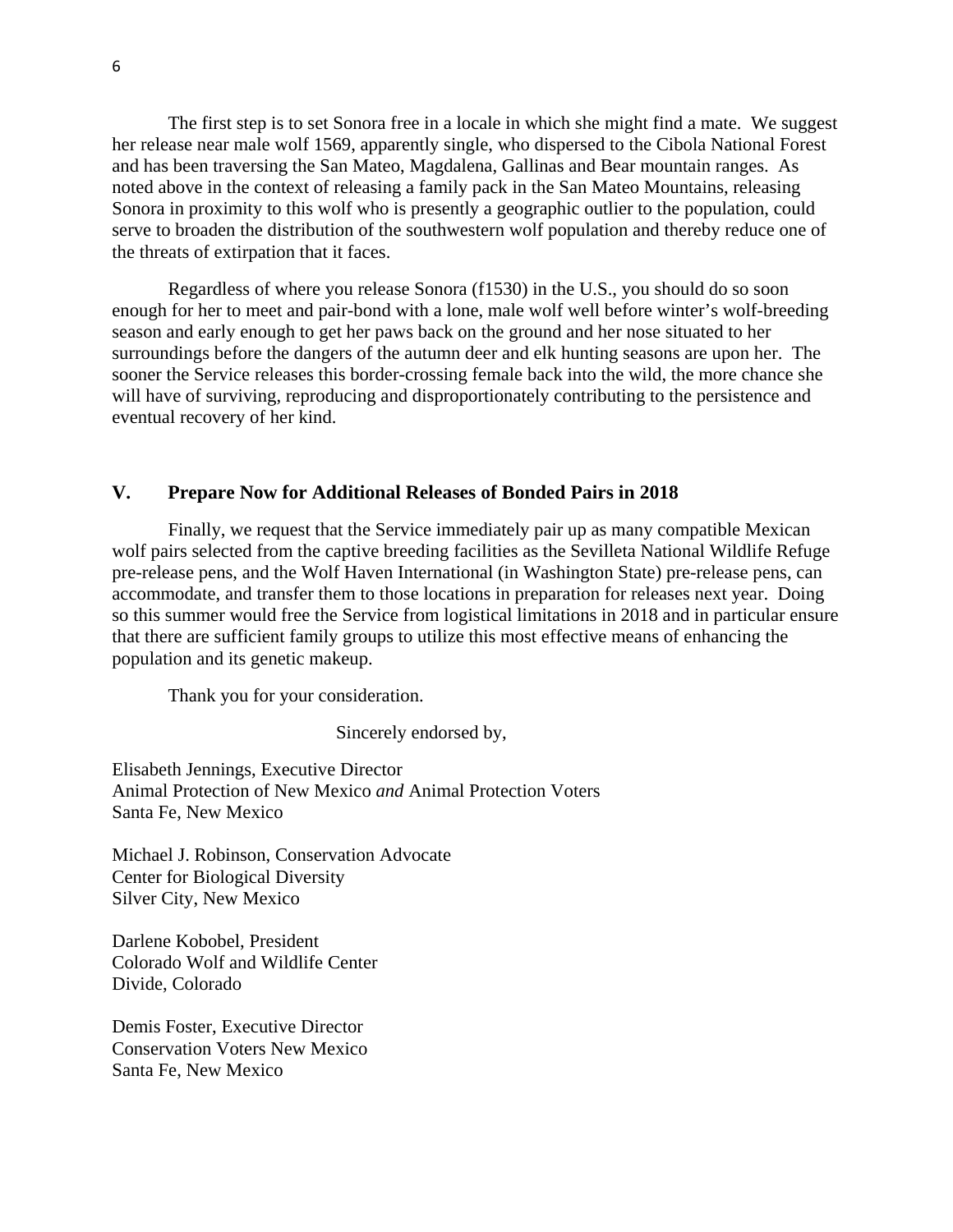Bryan Bird, Southwest Program Director Defenders of Wildlife Santa Fe, New Mexico

Hailey Hawkins, Southern Rockies Representative Endangered Species Coalition Boulder, Colorado

Allyson Siwik, Executive Director Gila Resources Information Project Silver City, New Mexico

Kelly Burke, Executive Director Grand Canyon Wildlands Council Flagstaff, Arizona

Emily Renn, Executive Director Grand Canyon Wolf Recovery Project Flagstaff, Arizona

Shelley Silbert, Executive Director Great Old Broads for Wilderness Durango, Colorado

Garrick Dutcher, Research & Program Director Living with Wolves Sun Valley, Idaho

Daniel Sayre, Southwest Region Director National Wolfwatcher Coalition Duluth, Minnesota

Thomas Jervis, Ph.D., President New Mexico Audubon Council Santa Fe, New Mexico

Oscar Simpson, State Chair New Mexico Sportsmen Albuquerque, New Mexico

Mark Allison, Executive Director New Mexico Wilderness Alliance Albuquerque, New Mexico

Camilla H. Fox, Founder and Executive Director Project Coyote Larkspur, California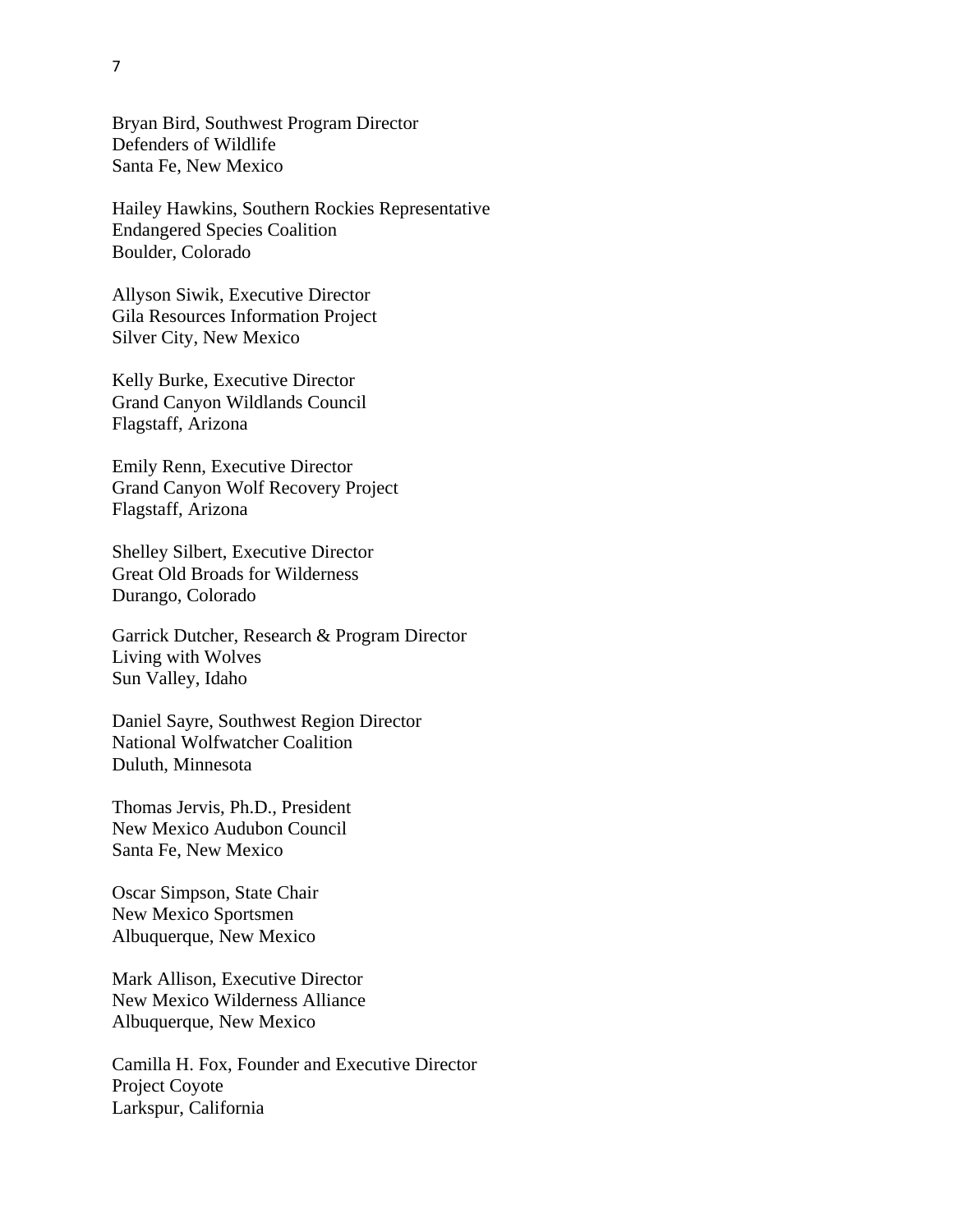Rick LoBello, Director, Executive Committee El Paso Sierra Club Group El Paso, Texas

Sandy Bahr, Chapter Director Grand Canyon Chapter of the Sierra Club Phoenix, Arizona

Mary Katherine Ray, Wildlife Chair Rio Grande Chapter of the Sierra Club Winston, New Mexico

Delia G. Malone, Wildlife Chair Rocky Mountain Chapter of the Sierra Club Denver, Colorado

Kevin Bixby, Executive Director Southwest Environmental Center Las Cruces, New Mexico

David Parsons, Carnivore Conservation Biologist The Rewilding Institute Albuquerque, New Mexico

Trish Swain, Director TrailSafe Nevada Sparks, Nevada

Donna Stevens, Executive Director Upper Gila Watershed Alliance Silver City, New Mexico

Greta Anderson, Deputy Director Western Watersheds Project Tucson, Arizona

Kirk Robinson, Ph.D., Executive Director Western Wildlife Conservancy Salt Lake City, Utah

Tom Hollander, President White Mountain Conservation League Nutrioso, Arizona